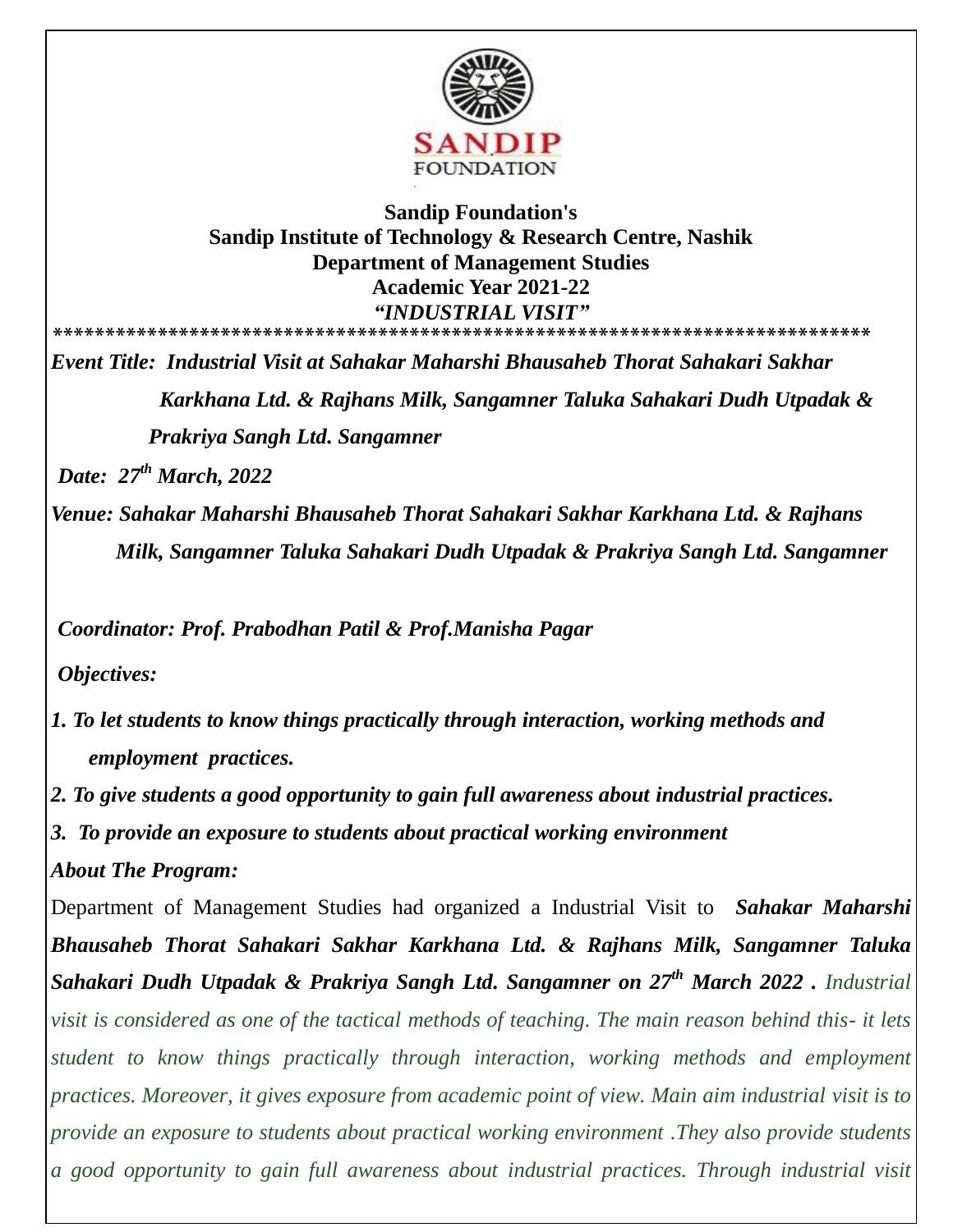*students get awareness about new technologies. Technology development is a main factor, about which a students should have a good knowledge. Visiting different companies actually help students to build a good relationship with those companies. We know building relationship with companies always will always help to gain a good job in future. After visiting an industry students can gain a combined knowledge about both theory and practical. Students will be more concerned about earning a job after having an industrial visit.*

## *Outcome:*

- *1. Students got to know things practically through interaction, working methods and Employment practices.*
- *2. Students got a good opportunity to gain full awareness about industrial practices.*
- *3. Students were exposed to practical working environment*

**Photographs:**